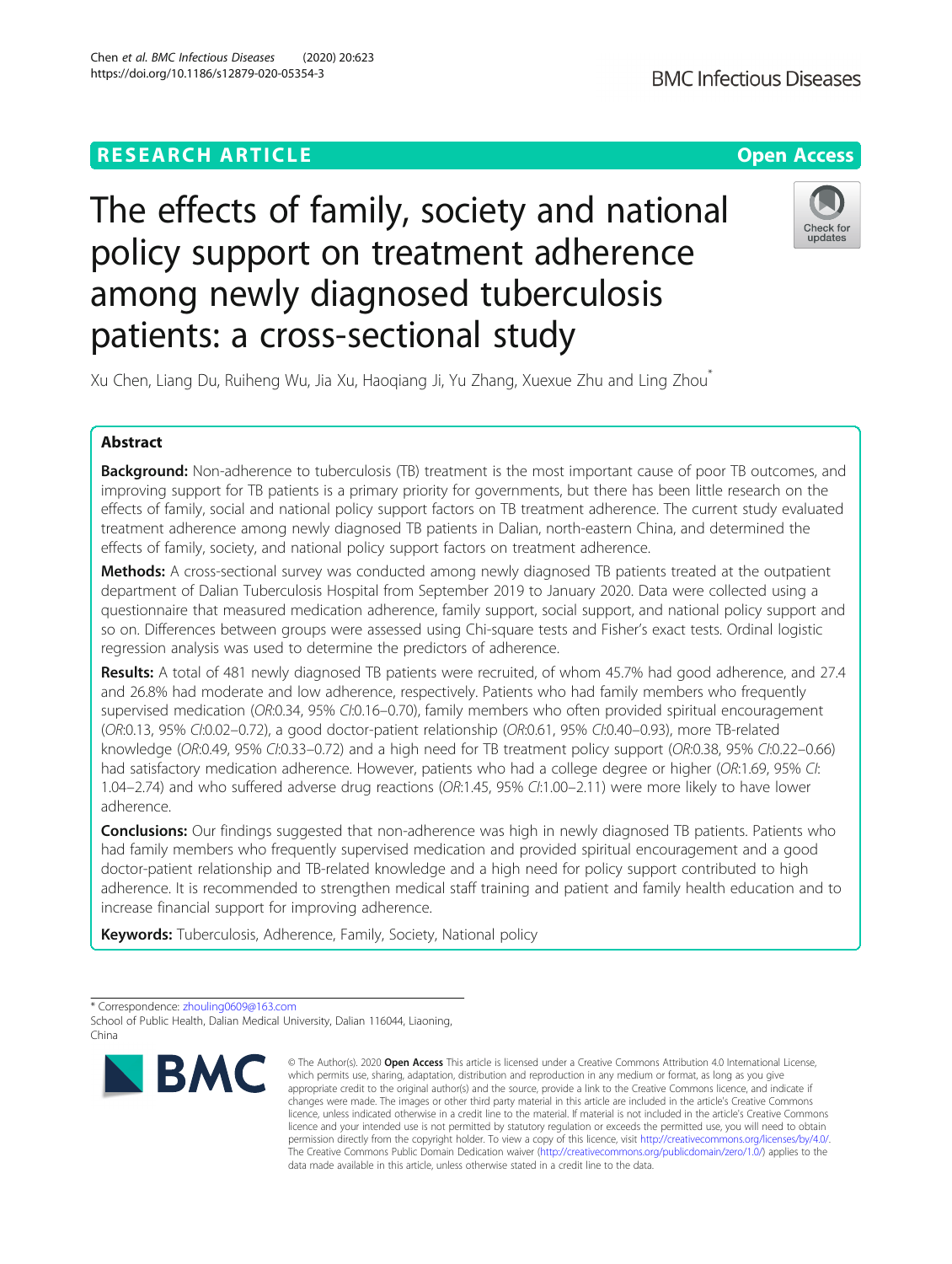## Background

Tuberculosis (TB), an infectious chronic respiratory disease caused by Mycobacterium tuberculosis complex (MTBC) has affected humans for thousands of years, and it is one of the top ten causes of death in the world [[1\]](#page-9-0). In 2018, there were an estimated 10 million new cases of TB and 1.5 million deaths worldwide [\[2](#page-9-0)]. Approximately 1.7 billion people worldwide were infected with Mycobacterium tuberculosis, all of whom were at risk of developing TB [\[3](#page-9-0)]. China, one of the most heavily burdened countries in the world, still suffer from a severe TB epidemic. In 2018, there were 866,000 new TB patients, or 61 per 100,000 people [[2\]](#page-9-0), and the incidence has remained at a high level.

Why is the TB epidemic so difficult to control? The national government has always attached great importance to the prevention and control of TB and raised funding and implemented partial relief policies for TB. However, TB is currently treated with anti-TB medications, the treatment cycle of the disease is long, and adverse drug reactions are serious [[4](#page-9-0)]. The symptoms of patients in the continuation phase are not significantly improved, and many patients also suffer considerable psychological, social and economic costs [[5\]](#page-9-0). These issues lead to decreased patient adherence and irregular medication use. Several previous studies have shown that irregular treatment, i.e., poor patient adherence, is the most important reason for poor TB outcomes [\[6](#page-9-0)–[8](#page-9-0)]. Low adherence will lead to treatment failure or even relapse into drug-resistant TB in patients with a smearnegative smear, which also leads to prolonged infectious periods in patients with a smear-positive smear and increase the number of drug-resistant and relapse cases [\[4](#page-9-0), [9\]](#page-9-0). Other studies have also shown that non-adherence is the most common cause of relapse, and the relapse rate of patients with poor adherence is as high as 50.5%, whereas the relapse rate of patients with good adherence is only 1.1% [\[10\]](#page-9-0). For TB treatment, adherence is critical to achieving the desired treatment success rate [\[11](#page-9-0)]. Regular drug intake as prescribed is key to achieving a cure and avoiding the development of drug resistance while also protecting communities from the spread of TB [[12\]](#page-9-0). Therefore, a study on the factors influencing adherence among newly treated TB patients and the discovery of new ways to improve adherence, not only contributes to improving TB cure rates but also to preventing the relapse of TB and the emergence of drug-resistant TB, which is crucial to the global goal of ending TB.

To gain a thorough understanding of the barriers and enablers of adherence, many countries have studied the factors that influence adherence. A study from Sri Lanka identified barriers to adherence related to patient and health service delivery [[13\]](#page-9-0). Studies in Northwestern Ethiopia had shown that knowledge of disease and treatment, complications, alcohol abuse, forgetfulness and busy work schedules were significantly associated with non-adherence [[14](#page-9-0)]. A cross-sectional study conducted in four regions of Russia confirmed that psychosocial factors also influenced adherence [[15\]](#page-9-0). China is a country with a high TB burden that accounts for 9% of the world's cases [[2\]](#page-9-0). Studies on factors that influence adherence have been conducted in Anhui, Shenzhen, Hubei and other places. Studies have identified the relationship between medication adherence and socio-demographic characteristics, socio-economic factors, health systems and drug adherence  $[9, 16]$  $[9, 16]$  $[9, 16]$  $[9, 16]$ . In addition, some studies have shown that psychological factors, such as stigma and depressive symptoms, significantly affect patient adherence [\[17](#page-9-0)]. Improving support for TB patients is a major priority for governments [[18\]](#page-9-0). However, few studies have examined the impact of family, society and national policy support factors on TB treatment adherence.

In recent years, more studies have been conducted on the adherence of TB patients in China. However, most studies have focused on the adherence of migrant populations, patients from impoverished mountainous area, relapsed TB patients and multidrug-resistant TB patients. Few studies have been conducted only among newly diagnosed TB patients. Liaoning province is more prosperous than other provinces in the northeast of China. TB morbidity and mortality in the whole province occupied the first two places among infectious diseases. In 2018, the reported incidence of TB was 55.81/ 100,000, and the mortality rate was 0.49/100,000 in Liaoning province [[19](#page-9-0)]. TB seriously endangers people's health and affects the development of the economy and society in this province. Dalian is the best economically developed area in Liaoning province. In 2016, the incidence of TB was 64.66/100,000 in the general population of Dalian [[20\]](#page-9-0). In recent years, although the incidence of TB has been declining slowly, it is still the main killer among infectious diseases.

#### Aim

The aim of this study was to evaluate the level of adherence to anti-TB treatment among newly treated TB patients in Dalian, Liaoning province, Northeastern China, and we would further identify the potential effects of family, society and national policy support factors on adherence.

## Methods

## Study design and setting

A cross-sectional, questionnaire-based survey was conducted at the Dalian Tuberculosis Hospital in Liaoning province, north-eastern China from September 2019 to January 2020. Dalian Tuberculosis Hospital is the only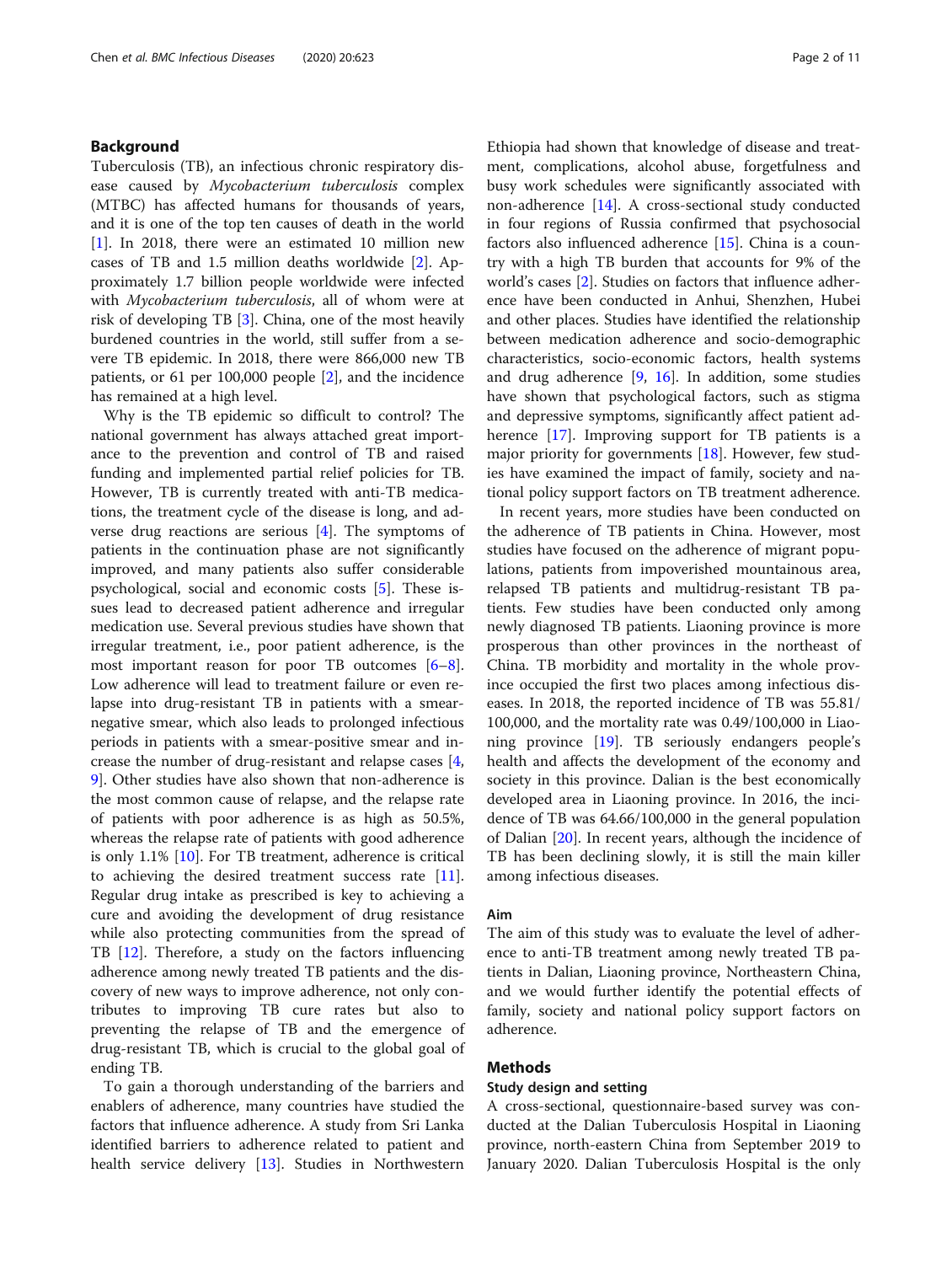TB control hospital in Dalian and is divided into two parts: the northern branch and the southern one. The hospital occupies an area of 45,000 square metres. It is responsible for the diagnosis, treatment, and prevention of and training and scientific research on TB and pulmonary diseases in Dalian. In 1994, an internationally recommended strategy for TB control, Directly Observed Treatment, Short-course (DOTS), was launched by the World Health Organization (WHO). In 2001, China started to implement the DOTS strategy comprehensively. To date, 100% supply is available in all counties (districts) of Liaoning Province. In addition, free chest radiographs and sputum smear tests are provided for patients with suspected symptoms of TB, such as cough, expectorant or bloody sputum. Newly diagnosed TB cases must be registered at the local TB dispensary and reported to upper level health authorities. To enhance treatment adherence, reduce interruptions in treatment and improve the completion rate of treatment of newly registered TB patients, Dalian municipal government has introduced a policy to benefit the people. Since January 1, 2011, transportation and nutrition subsidies have been provided to newly registered pulmonary TB patients (excluding tuberculous pleurisy and other extrapulmonary TB) and chronic prolonged pulmonary TB with positive sputum smear tests during the current year who were treated on time in our hospital. The subsidy standard is 45 yuan for a transportation allowance and 200 yuan for a nutrition allowance per month. The newly diagnosed patients are given the subsides for 6 months, and the patients who relapse receive it for 8 months.

#### **Participants**

The study participants were made up of TB patients who met the inclusion criteria and had outpatient visits at the Dalian Tuberculosis Hospital from September 2019 to January 2020. The inclusion criteria included the following: (1) newly diagnosed TB patients, that is, the patient's medical records indicate that the patient denied any prior anti-TB treatment or any history of anti-TB treatment beyond 30 days  $[21]$  $[21]$  $[21]$  (2) age is greater than or equal to 18 years, (3) patients who have begun to take anti-TB drugs and have no mental disorder, (4) patients who easily communicate and can understand the contents of the questionnaire, and (5) patients who voluntarily agree to participate in this study and can truly express their views on the problem. A total of 485 patients were interviewed in this study, of which 4 did not complete the interview, and the response rate was 99.2%. In the end, the study included 481 patients.

#### Data collection

Structured questionnaires were used for data collection. The questionnaire was designed after we consulted a large amount of relevant literature at home and abroad and consulted experts in related fields. In addition, a preliminary survey was conducted at the survey site, and the questionnaire was supplemented and modified according to the results of the preliminary survey to ensure the validity of the questionnaire. The questionnaire was composed of medication adherence, socio-demographic characteristics, adverse drug reactions, family support, social support and national policy support factors. The data were collected by a team of trained and qualified graduate students.

The adherence of TB patients was investigated using the eight-item Morisky Medication Adherence Scale  $(MMAS-8)$   $[22]$ . This scale is one of the simplest ways to measure a patient's medication adherence. The scale consists of eight items that measure a specific medication behaviour. The highest score on this scale was 8, indicating high adherence. A score less than 8 but not less than 6 was considered moderate adherence, and a score less than 6 was classified low adherence [\[23](#page-9-0), [24\]](#page-9-0). This scale had good reliability and sensitivity, and the Cronbach's α was 0.81 in this study.

The sociodemographic characteristics measured in this study included 6 questions involving gender, age, marital status, education level, self-reported average monthly income, and the time required to arrive at a health facility. The family support section consisted of 4 questions, including supervision of medication, spiritual encouragement, the relationship between family members, and help to solve problems in daily life. Social support was made up of 11 questions covering care, support and help from friends, neighbours, colleagues and doctors and the patient's participation in group activities and acquired knowledge of TB. Patients' access to TB knowledge was assessed by asking 6 questions, such as how TB is transmitted and how to treat it. Patients got one point for each correct answer, and higher scores indicate better understanding. In this study, 2 points and 4 points were used as segmentation points to divide knowledge into three levels. The national policy support module was composed of 4 issues: policy understanding, policy satisfaction and the need for increased national TB treatment policies. The last question in the module was an open question on what policy support was still needed (See Additional file [1](#page-8-0)).

## Data analysis

On the day the questionnaires were returned, researchers checked the completeness of questionnaires and eliminated illogical data. After ensuring that the questionnaire was complete and correct, the questionnaire was coded.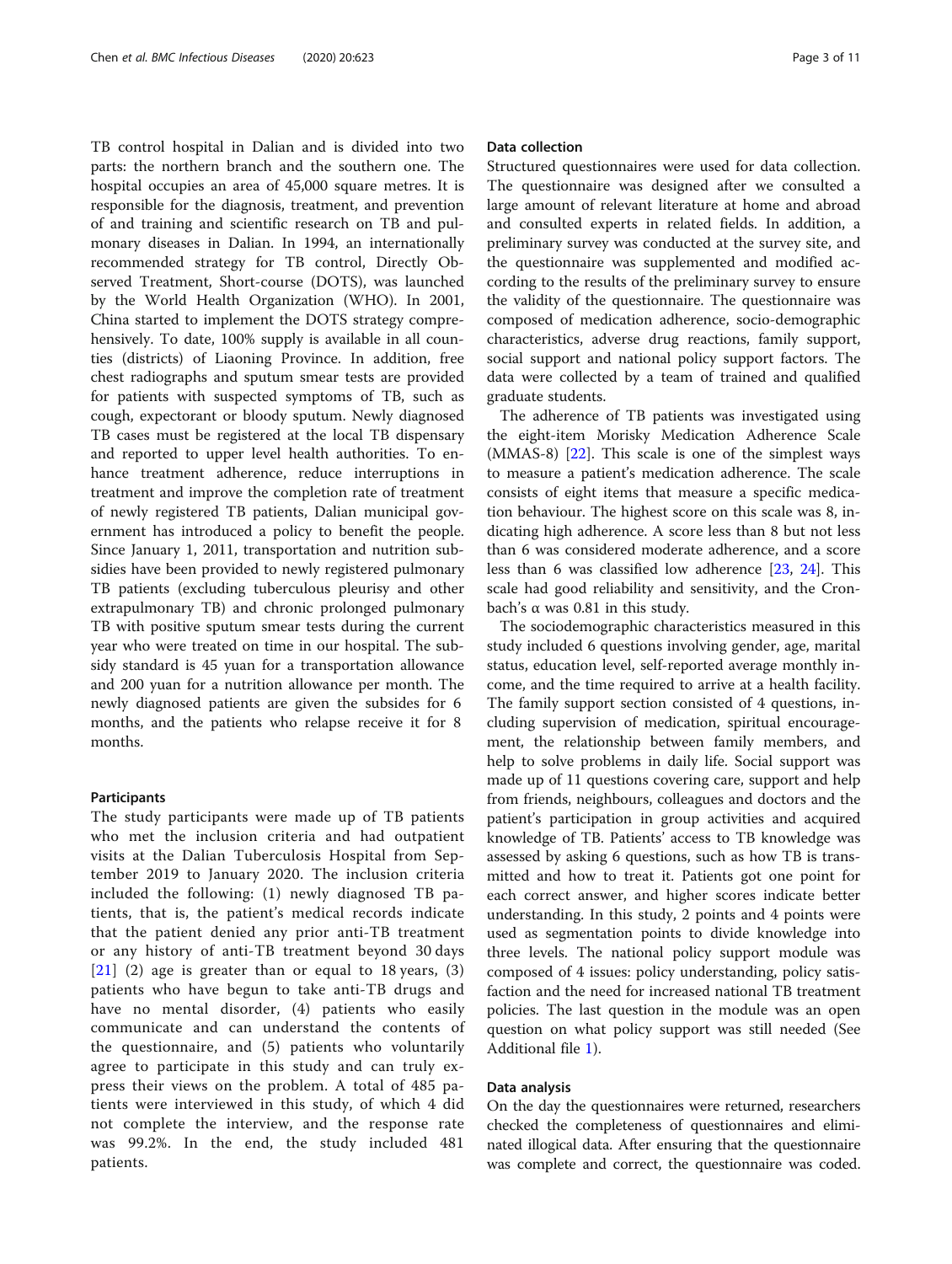Data were entered into the database established by software EpiData3.1 (EpiData Association, Odense, Denmark) using the double-entry method. The results were tested for consistency, and the original questionnaires were searched for inconsistencies. An Excel database was established, and SPSS 21.0 (IBM Corporation, Armonk, State of New York) was used for statistical analysis. Quantitative data were described by means and standard deviations. Categorical data were described by frequency and percentage. Chi-square tests were used to evaluate differences in the categorical data between different groups. For scarce data, we used Fisher's exact tests. All statistically significant variables in the univariate analyses were entered into ordinal logistic regression analysis to determine the predictors of adherence. Odds ratios (ORs) and their 95% confidence intervals  $(CIs)$  were calculated. If  $P \lt C$ 0.05, the difference was statistically significant.

## Results

## The level of non-adherence to anti-TB treatment

A total of 481 newly diagnosed TB patients were included in this study. The mean score of the medication adherence scale was  $6.53 \pm 1.85$ . In all, 220 (45.7%) patients included in our study were classified as having good adherence, and 132 (27.4%) and 129 (26.8%) had moderate and low adherence, respectively.

## Socio-demographic characteristics and adverse drug reactions

In our study, patients ranged in age from 18 to 88 years, with an average age of  $44.10 \pm 17.85$  years. More than half of the TB patients (62.0%) entering the study were male, whereas only 183(38%) were female. Nearly three-quarters of TB patients (71.5%) were married, compared with 18(3.7%) who were divorced or widowed. TB patients with an education level of secondary school or below (41.0%) accounted for the largest percentage. Most TB patients have low monthly incomes, with only 84 (17.5%) of TB patients earning more than 5000 yuan a month. Nearly one third of TB patients (32.0%) arrived at the facility in more than an hour, and 136 (28.3%) arrived in less than 30 min. Self-reported adverse reaction was mentioned from 184 (38.3%) of the participants. The results of the univariate analysis showed that education level, the time required to reach the medical institution and adverse drug reactions were significantly correlated with the medication adherence of TB patients  $(P < 0.05)$ , and the adherence of TB patients of different genders, ages, marital status, and monthly income in our study were not different  $(P > 0.05)$ . (Table 1).

| Variables                                       | Total      | Adherence Level n (%) | P         |            |       |  |
|-------------------------------------------------|------------|-----------------------|-----------|------------|-------|--|
|                                                 | n (%)      | Low                   | Medium    | High       |       |  |
| Sex                                             |            |                       |           |            |       |  |
| Male                                            | 298 (62.0) | 78 (26.2)             | 84 (28.2) | 136 (45.6) | 0.869 |  |
| Female                                          | 183 (38.0) | 51 (27.9)             | 48 (26.2) | 84 (45.9)  |       |  |
| Age (years)                                     |            |                       |           |            |       |  |
| $<$ 30                                          | 128 (26.6) | 36 (28.1)             | 37 (28.9) | 55 (43.0)  | 0.942 |  |
| $30 - 60$                                       | 244 (50.7) | 65 (26.6)             | 67 (27.5) | 112 (45.9) |       |  |
| >60                                             | 109 (22.7) | 28 (25.7)             | 28 (25.7) | 53 (48.6)  |       |  |
| Marital status                                  |            |                       |           |            |       |  |
| Unmarried                                       | 119 (24.7) | 35 (29.4)             | 42 (35.3) | 42 (35.3)  | 0.096 |  |
| Married                                         | 344 (71.5) | 90(26.2)              | 85 (24.7) | 169 (49.1) |       |  |
| Divorced or<br>widowed                          | 18(3.7)    | 4 (22.2)              | 5 (27.8)  | 9(50.0)    |       |  |
| Education                                       |            |                       |           |            |       |  |
| Junior high<br>school or below                  | 197 (41.0) | 52 (26.4)             | 54 (27.4) | 91 (46.2)  | 0.025 |  |
| High school or<br>technical secondary<br>school | 117 (24.3) | 29 (24.8)             | 22 (18.8) | 66 (56.4)  |       |  |
| College degree<br>or above                      | 167 (34.7) | 48 (28.7)             | 56 (33.5) | 63 (37.7)  |       |  |
| Monthly income (Yuan)                           |            |                       |           |            |       |  |
| < 1000                                          | 133 (27.7) | 31(23.3)              | 42 (31.6) | 60 (45.1)  | 0.210 |  |
| 1000-3000                                       | 115 (23.9) | 34 (29.6)             | 33 (28.7) | 48 (41.7)  |       |  |
| 3001-5000                                       | 149 (31.0) | 40 (26.8)             | 30 (20.1) | 79 (53.0)  |       |  |
| > 5000                                          | 84 (17.5)  | 24 (28.6)             | 27 (32.1) | 33 (39.3)  |       |  |
| Time to arrive at the medical facility (min)    |            |                       |           |            |       |  |
| $<$ 31                                          | 136 (28.3) | 36 (26.5)             | 26 (19.1) | 74 (54.4)  | 0.033 |  |
| $31 - 60$                                       | 191 (39.7) | 45 (23.6)             | 62 (32.5) | 84 (44.0)  |       |  |
| >60                                             | 154 (32.0) | 48 (31.2)             | 44 (28.6) | 62 (40.3)  |       |  |
| Adverse drug reactions                          |            |                       |           |            |       |  |
| Yes                                             | 184 (38.3) | 64 (34.8)             | 49 (26.6) | 71 (38.6)  | 0.005 |  |
| No                                              | 297 (61.7) | 65 (21.9)             | 83 (27.9) | 149 (50.2) |       |  |

## Family support

Table [2](#page-4-0) shows that the family supervising medication, family spiritual encouragement, and family member relationships were significantly different in different groups by univariate analysis ( $P < 0.05$ ). A high proportion of low adherence (48.6%) was found in TB patients whose family members sometimes supervised their medication, whereas a high proportion of high adherence (47.7 and 54.5%, respectively) was found in the two groups of patients whose family members frequently supervised their medication and those who did not. Patients with frequent spiritual encouragement from family members had a higher proportion of high adherence (47.0%). The relationship between family members of most patients (95.6%) was good, and there was a small proportion of poor adherence (26.3%). A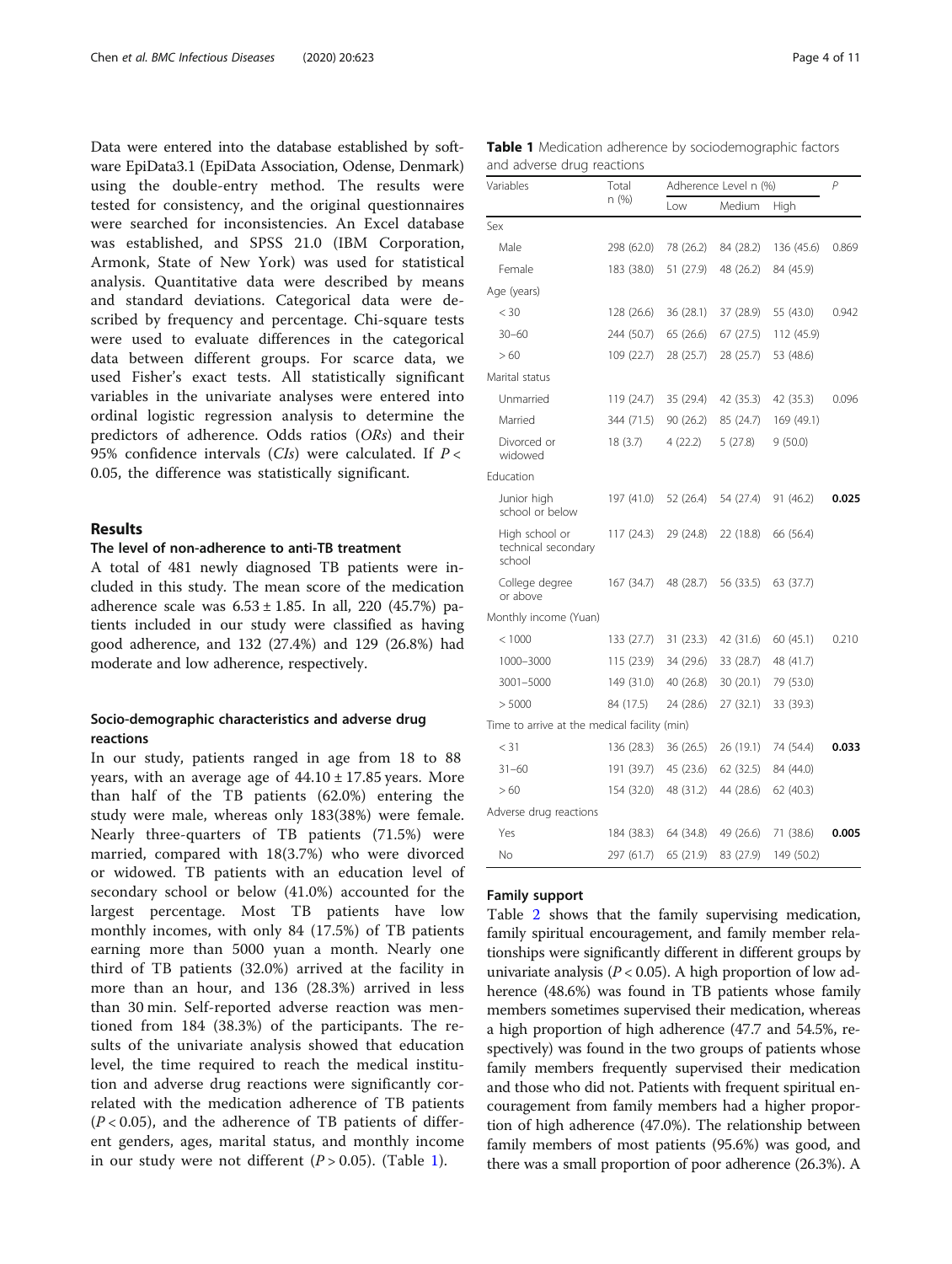<span id="page-4-0"></span>Table 2 Medication adherence by family support factors

Variab n (%) Low Medium High Famil Often 411 (85.4) 105 (25.5) 110 (26.8) 196 (47.7) **0.002** Sometimes 37 (7.7) 18 (48.6) 13 (35.1) 6 (16.2) Never 33 (6.9) 6 (18.2) 9 (27.3) 18 (54.5) Fami Often 451 (93.8) 116 (25.7) 123 (27.3) 212 (47.0) **0.012**<sup>a</sup> Sometimes 20 (4.2) 10 (50.0) 3 (15.0) 7 (35.0) Never 10 (2.1) 3 (30.0) 6 (60.0) 1 (10.0) Famil Good 460 (95.6) 121 (26.3) 124 (27.0) 215 (46.7) **0.012**<sup>a</sup> General 17 (3.5) 8 (47.1) 4 (23.5) 5 (29.4) Poor 4 (0.8) 0 (0.0) 4 (100.0) 0 (0.0) Fami Often 439 (91.3) 112 (25.5) 122 (27.8) 205 (46.7) 0.134 Sometimes 24 (5.0) 12 (50.0) 5 (20.8) 7 (29.2)

a<sub>Meal</sub> Means that the theoretical number is too small, and the Fisher's exact test was used

significantly higher proportion of patients (91.3%) had family members who were able to regularly help solve problems in daily life (Table 2).

#### Societal support

TB patients who had one or two close friends accounted for 46.6% of the patients included in the study, but 51 (10.6%) had no close or supportive friends. Nearly 30% of TB patients reported poor relationships with neighbours and co-workers (29.7 and 27.0%, respectively). More than half of TB patients (56.5%) reported that they never participated in group activities, whereas only 41 (8.5%) were regularly or actively involved in group activities. Patients generally had a good doctor-patient relationship, with a small minority (19.3%) reporting a poor relationship with the medical staff. The mean score for knowledge about TB in the included TB patients was  $4.72 \pm 1.20$ , with 146 (30.4%) getting full marks, but 24 (5%) of the patients still scored less than 3 points. Univariate analysis found that doctor-patient relationship, acquired knowledge of TB and participation in group activities were correlated with medication adherence among TB patients  $(P < 0.05)$ . (Table 3).

#### National policy support

The number of patients (29.3%) who knew about the country's treatment policies for TB was relatively small. There was no significant association with medication adherence  $(P > 0.05)$ , although patients who did not know had a higher percentage of low adherence. Satisfaction

n (%) Low Medium High umber of close friends 0 51 (10.6) 17 (33.3) 12 (23.5) 22 (43.1) 0.729 1–2 223 (46.4) 62 (27.8) 61 (27.4) 100 (44.8) ≥ 3 207 (43.0) 50 (24.2) 59 (28.5) 98 (47.3) onships with neighbours Poor 143 (29.7) 36 (25.2) 45 (31.5) 62 (43.4) 0.394 eral 220 (45.7) 66 (30.0) 57 (25.9) 97 (44.1) od 118 (24.5) 27 (22.9) 30 (25.4) 61 (51.7) onships with colleagues Poor 130 (27.0) 32 (24.6) 31 (23.8) 67 (51.5) 0.566 eral 225 (46.8) 64 (28.4) 66 (29.3) 95 (42.2) od 126 (26.2) 33 (26.2) 35 (27.8) 58 (46.0) onships with doctors Por and the 19.3 and 19.3) 30 (32.3) 29 (31.2) 34 (36.6) **0.001** eral 223 (46.4) 66 (29.6) 69 (30.9) 88 (39.5) od 165 (34.3) 33 (20.0) 34 (20.6) 98 (59.4) red knowledge of TB Poor 24 (5.0) 7 (29.2) 7 (29.2) 10 (41.7) 0.016 General 149 (31.0) 55 (36.9) 37 (24.8) 57 (38.3) Good 308 (64.0) 67 (21.8) 88 (28.6) 153 (49.7)

| Table 3 Medication adherence by society support factors |  |  |  |  |
|---------------------------------------------------------|--|--|--|--|
|---------------------------------------------------------|--|--|--|--|

Adherence Level n  $(%)$   $P$ 

with the national medical security policy for TB treatment and the need to increase policy support for TB treatment were proved to be relevant factors  $(P < 0.05)$ . The proportion of TB patients who were satisfied with the national medical security policy for TB treatment was 50.7%, whereas the proportion who were generally satisfied or less satisfied with the medical security policy was 39.3 and 10.0%, respectively. Most patients (96.7%) believed that the government still needed to increase support for TB treatment (Table [4](#page-5-0)).

Often 41 (8.5) 11 (26.8) 14 (34.1) 16 (39.0) **0.008** 

Sometimes 168 (34.9) 55 (32.7) 53 (31.5) 60 (35.7) Never 272 (56.5) 63 (23.2) 65 (23.9) 144 (52.9)

Participation in group activities

## Ordinal logistic regression analysis of factors independently associated with medication adherence among patients

Ordinal logistic regression analysis showed that patients whose family members regularly supervised medication (OR:0.34, 95% CI:0.16–0.70) and whose family members often encouraged them mentally (OR:0.13, 95% CI:0.02– 0.72) were more likely to have a high medication adherence. Patients with a better doctor-patient relationship (OR:0.61, 95% CI:0.40–0.93) and more TB-related

| riables<br>Total<br>n(%)                                                   | Adherence Level n (%) |           | P           | Variables  | Tota            |                        |         |
|----------------------------------------------------------------------------|-----------------------|-----------|-------------|------------|-----------------|------------------------|---------|
|                                                                            | Low                   | Medium    | <b>High</b> |            |                 | n (%                   |         |
| mily supervision for medication                                            |                       |           |             |            |                 | The number of close    |         |
| Often                                                                      | 411 (85.4)            | 105(25.5) | 110(26.8)   | 196 (47.7) | 0.002           | $\Omega$               | 51(1)   |
| Sometimes                                                                  | 37(7.7)               | 18 (48.6) | 13(35.1)    | 6(16.2)    |                 | $1 - 2$                | $223 -$ |
| Never                                                                      | 33(6.9)               | 6(18.2)   | 9(27.3)     | 18 (54.5)  |                 | $\geq$ 3               | 207     |
| mily spirit encouragement                                                  |                       |           |             |            |                 | Relationships with ne  |         |
| Often                                                                      | 451 (93.8)            | 116(25.7) | 123(27.3)   | 212 (47.0) | $0.012^{\circ}$ | Poor                   | 143     |
| Sometimes                                                                  | 20(4.2)               | 10(50.0)  | 3(15.0)     | 7(35.0)    |                 | General                | 220     |
| Never                                                                      | 10(2.1)               | 3(30.0)   | 6(60.0)     | 1(10.0)    |                 | Good                   | 118     |
| mily relationship                                                          |                       |           |             |            |                 | Relationships with col |         |
| Good                                                                       | 460 (95.6)            | 121(26.3) | 124 (27.0)  | 215(46.7)  | $0.012^{\circ}$ | Poor                   | 130     |
| General                                                                    | 17(3.5)               | 8(47.1)   | 4(23.5)     | 5(29.4)    |                 | General                | 225     |
| Poor                                                                       | 4(0.8)                | 0(0.0)    | 4(100.0)    | 0(0.0)     |                 | Good                   | 126     |
| mily members help solve problems                                           |                       |           |             |            |                 | Relationships with do  |         |
| Often                                                                      | 439 (91.3)            | 112(25.5) | 122 (27.8)  | 205 (46.7) | 0.134           | Poor                   | 93 (1   |
| Sometimes                                                                  | 24(5.0)               | 12(50.0)  | 5(20.8)     | 7(29.2)    |                 | General                | 223     |
| Never                                                                      | 18(3.7)               | 5(27.8)   | 5(27.8)     | 8(44.4)    |                 | Good                   | 165     |
| eans that the theoretical number is too small, and the Fisher's exact test |                       |           |             |            |                 | Acquired knowledge     |         |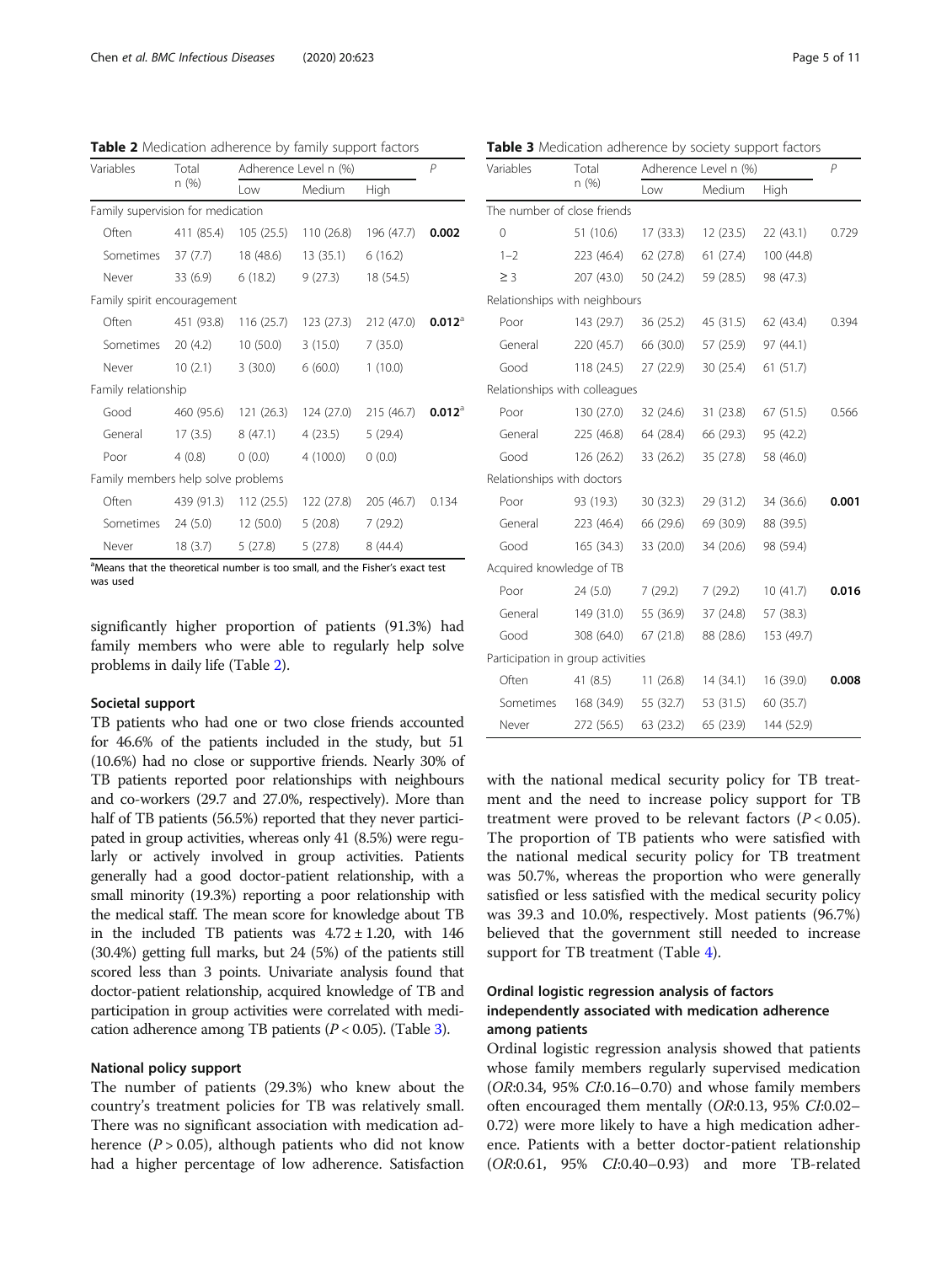| Variables                                  | Total      |           | Adherence Level n (%) |            |       |
|--------------------------------------------|------------|-----------|-----------------------|------------|-------|
|                                            | n(%)       | Low       | Medium                | High       |       |
| National TB treatment policy               |            |           |                       |            |       |
| Know                                       | 141 (29.3) | 35 (24.8) | 31(22.0)              | 75 (53.2)  | 0.168 |
| General                                    | 143 (29.7) | 39 (27.3) | 38 (26.6)             | 66 (46.2)  |       |
| Unknow                                     | 197 (41.0) | 55 (27.9) | 63 (32.0)             | 79 (40.1)  |       |
| Medical security policy satisfaction       |            |           |                       |            |       |
| Satisfaction                               | 244 (50.7) | 66 (27.0) | 52(21.3)              | 126(51.6)  | 0.004 |
| General satisfaction                       | 189 (39.3) | 54 (28.6) | 58 (30.7)             | 77 (40.7)  |       |
| Not too satisfaction                       | 48 (10.0)  | 9(18.8)   | 22 (45.8)             | 17 (35.4)  |       |
| Increase support for TB treatment policies |            |           |                       |            |       |
| Need                                       | 408 (84.8) | 98 (24.0) | 113(27.7)             | 197 (48.3) | 0.004 |
| General need                               | 57 (11.9)  | 27(47.4)  | 15(26.3)              | 15(26.3)   |       |
| Not too need                               | 16(3.3)    | 4(25.0)   | 4(25.0)               | 8(50.0)    |       |

<span id="page-5-0"></span>Table 4 Medication adherence by national policy support factors

knowledge (OR:0.49, 95% CI:0.33–0.72) were less likely to have low medication adherence. Patients who want greater support for TB treatment policies (OR:0.38, 95% CI:0.22–0.66) were more likely to have good medication adherence. However, patients with a college degree or higher (OR:1.69, 95% CI:1.04-2.74) and those who had experienced adverse drug reactions (OR:1.45, 95% CI: 1.00–2.11) were more likely to have low medication adherence (Table [5\)](#page-6-0).

## Patients' advice for increased policy support in an open question

Some TB patients stated one or more pieces of advice for greater policy support, and advice was received from 109 TB patients. More economic support (87.2%) was most frequently proposed, and included increased reimbursement rates (33.9%), increased subsidies for nutrition, transportation, and other expenses (19.3%), increased free drug coverage and time (14.7%), free treatment (11.9%), and reduced testing costs (3.7%), especially among poor patients and patients with first-lines drug resistance. The next most common advice was to increase TB prevention and patient management (especially isolation and education of infectious patients) (9.2%), to propagandize knowledge of TB (4.6%), to increase psychological counselling (4.6%), and to provide nutritious meals to inpatients or to improve the quality of food and beverages (2.8%).There are also a few patients who proposed to strengthen infrastructure construction, improve out-of-town reimbursement, provide job security and medication supply security for patients, optimize the problems of hospital transfer, reduce drug side effects, improve the success rate of treatment, and increase special protections for patients with comorbidities and students (Fig. [1](#page-7-0)).

## **Discussion**

As an infectious disease with high burden, the prevention and control of TB has attracted attention in China. Improving medication adherence in TB patients is considered an important way to effectively prevent and control TB. High-quality efficacy depends on patients' adherence to the treatment regimen, and patient adherence is the key to successful treatment [[25\]](#page-9-0). Not only does non-adherence pose a risk to the health of families and close contacts, it can also lead to the emergence of resistant bacteria that are more difficult and expensive to treat [\[26\]](#page-9-0). In our study, the percent of newly diagnosed TB patients with low adherence was 26.8%, whereas patients with good adherence were only 45.7% of participants. The proportion of low adherence was lower than that in the studies conducted in Shandong (34.6%) [[27\]](#page-9-0) and Hubei (33.3%) [\[17\]](#page-9-0). This difference may be related to the study design and the regional context. This finding also suggests that it is necessary to find an effective way to identify high-risk groups with nonadherence and measures to improve adherence.

The WHO reported that the largest burden of TB was in adult men  $[2]$  $[2]$ , as in our study, where there were 1.63 times as many males as females. Gender was not associated with adherence, and similar results have been reported in other studies [[28](#page-9-0)]. Most patients had a secondary or lower education level, and education level had an impact on adherence. Patients with a college degree or above made up a larger proportion of low adherence, which may be related to the living and working environment, and patients with a busy schedule tend to forget to take their medicine  $[14]$ . This issue may also be due to the fear that colleagues will know about their illness, and they do not regularly take medicine. However, the level of education is often associated with the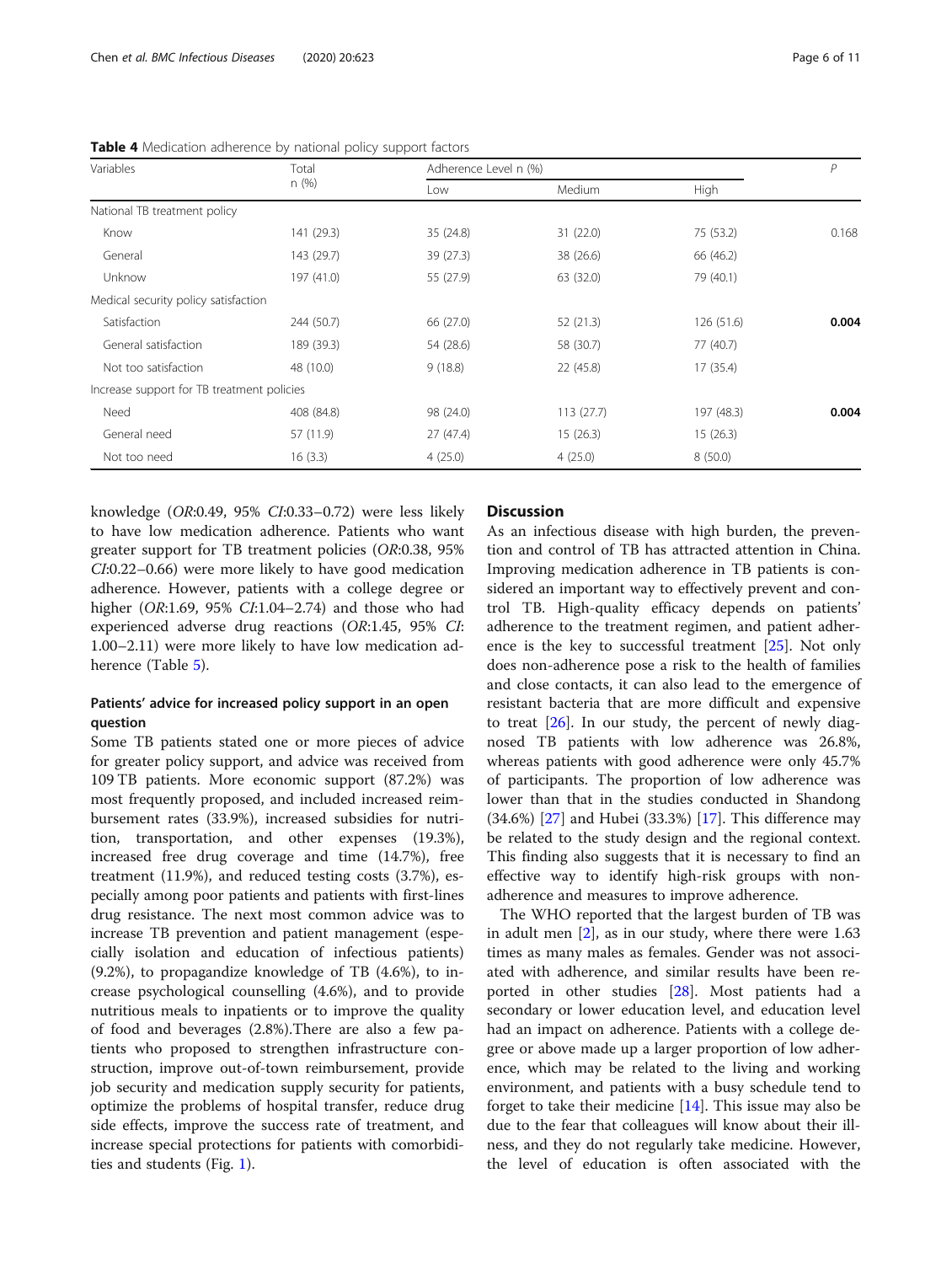| Variables                                                | OR   | 95% CI         | $\overline{P}$ |
|----------------------------------------------------------|------|----------------|----------------|
| Education (Ref: College degree or above)                 |      |                |                |
| Junior high school or below                              | 1.13 | $0.73 - 1.75$  | 0.571          |
| Technical secondary school or high school                | 1.69 | $1.04 - 2.74$  | 0.033          |
| Time to arrive at the medical facility (Ref:> 60 mins)   |      |                |                |
| $<$ 31                                                   | 1.19 | $0.74 - 1.89$  | 0.477          |
| $31 - 60$                                                | 1.17 | $0.77 - 1.77$  | 0.474          |
| Adverse drug reactions (Ref: Yes)                        |      |                |                |
| <b>No</b>                                                | 1.45 | $1.00 - 2.11$  | 0.048          |
| Family supervision for medication (Ref: Often)           |      |                |                |
| Never                                                    | 2.73 | $1.17 - 6.37$  | 0.020          |
| Sometimes                                                | 0.34 | $0.16 - 0.70$  | 0.004          |
| Family spirit encouragement (Ref: Often)                 |      |                |                |
| Never                                                    | 0.13 | $0.02 - 0.72$  | 0.019          |
| Sometimes                                                | 0.73 | $0.27 - 1.99$  | 0.542          |
| Family relationship (Ref: Good)                          |      |                |                |
| Poor                                                     | 3.05 | $0.26 - 35.90$ | 0.375          |
| General                                                  | 0.95 | $0.34 - 2.63$  | 0.919          |
| Relationships with doctors (Ref: Good)                   |      |                |                |
| Poor                                                     | 0.75 | $0.43 - 1.28$  | 0.289          |
| General                                                  | 0.61 | $0.40 - 0.93$  | 0.021          |
| Acquired knowledge of TB (Ref: Good)                     |      |                |                |
| Poor                                                     | 0.78 | $0.34 - 1.80$  | 0.555          |
| General                                                  | 0.49 | $0.33 - 0.72$  | < 0.001        |
| Participation in group activities (Ref: Often)           |      |                |                |
| Never                                                    | 1.23 | $0.64 - 2.38$  | 0.533          |
| Sometimes                                                | 0.84 | $0.43 - 1.63$  | 0.605          |
| Medical security policy satisfaction (Ref: Satisfaction) |      |                |                |
| Not too satisfaction                                     | 0.95 | $0.50 - 1.78$  | 0.867          |
| General satisfaction                                     | 0.86 | $0.58 - 1.26$  | 0.426          |
| Increase support for TB treatment policies (Ref: Need)   |      |                |                |
| Not too need                                             | 0.85 | $0.31 - 2.32$  | 0.751          |
| General need                                             | 0.38 | $0.22 - 0.66$  | 0.001          |

<span id="page-6-0"></span>Table 5 Ordinal logistic regression analysis and predictors of medication adherence

Ref Reference

Variables with a P-value less than 0.05 in the univariate analysis were included in the ordinal logistic regression analysis. These variables were education, time to arrive at the medical facility, adverse drug reactions, family supervision for medication, family spirit encouragement, family relationship, relationships with doctors, acquired knowledge of TB, participation in group activities, medical security policy satisfaction and increase support for TB treatment policies.

patient's knowledge of TB, which also has an impact on adherence [\[29\]](#page-9-0). Therefore, further investigation of this group will be needed in the future to obtain more evidence as a guide. It has been reported that time taken to reach a medical facility was associated with poor adherence, and we also found this phenomenon in univariate analysis [\[16\]](#page-9-0). Taking too long to get to the medical facility required higher transportation costs, and patients who were financially constrained by transportation costs had a higher risk of non-adherence to treatment [\[30,](#page-9-0) [31\]](#page-9-0). Some

of the obstacles to treatment can be overcome by a reasonable increase in transport subsidies [[32](#page-9-0)]. In addition, our study found that patients who experienced adverse drug reactions were more likely to be non-adherence. Adverse reactions caused by anti-TB drugs are a serious problem faced by TB patients [[33](#page-9-0)]. If patients do not understand why adverse reactions occur, they are likely to develop severe anxiety about them. This issue may not only exacerbate the severity of adverse reactions but may also lead to non-adherence to treatment [\[34\]](#page-9-0). It is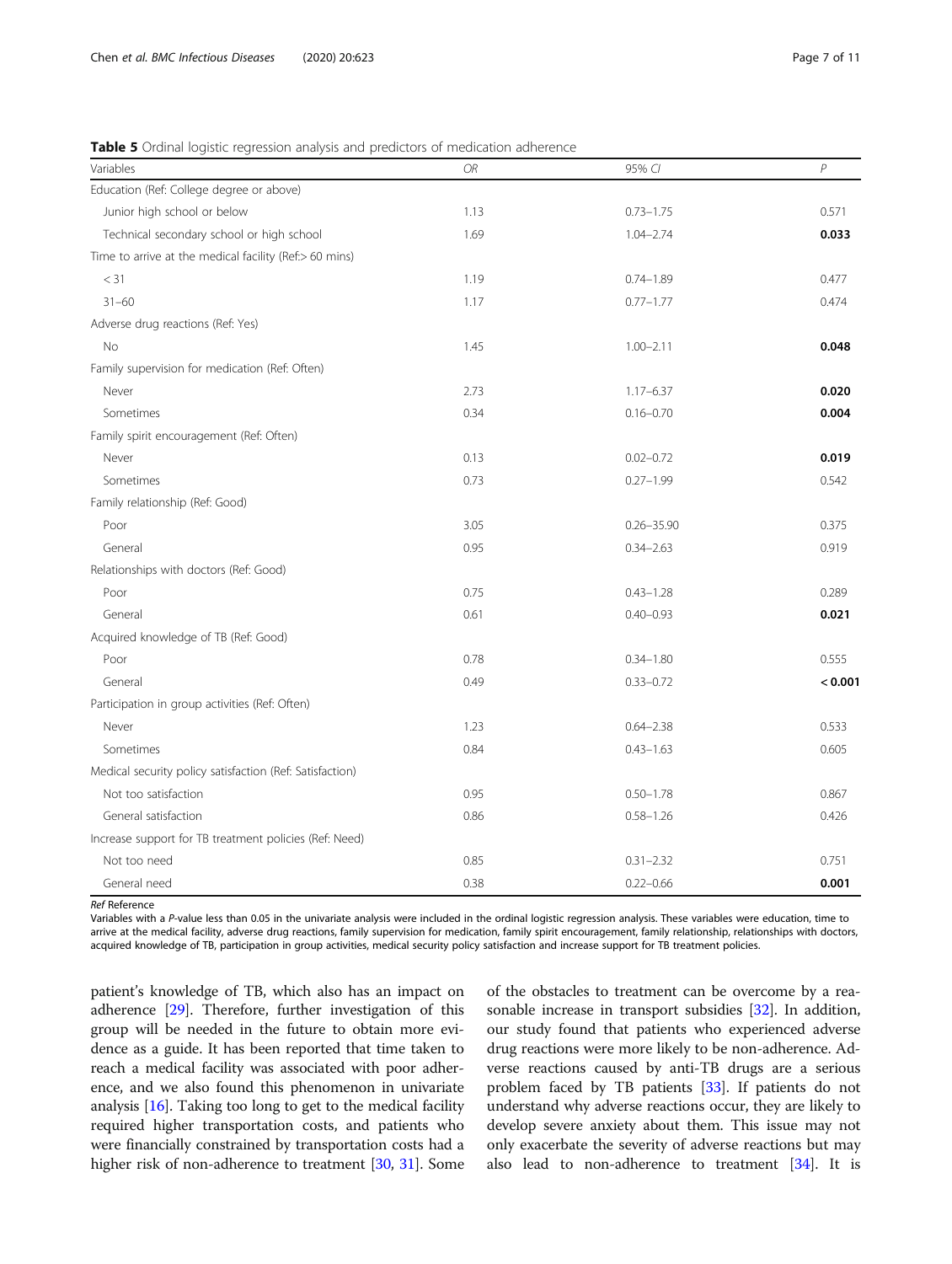<span id="page-7-0"></span>

necessary to monitor and guide patients to ensure timely detection and management of adverse reactions during medication use.

The attitudes of family members may influence the patient's decision to stop or continue treatment [[35\]](#page-9-0). Family members, especially spouses, play an extremely important role in encouraging, supporting and supervising the patient's medication [[27\]](#page-9-0). Our study also found that patients with frequent medication supervision by family members and patients whose family members often encouraged them mentally were more likely to have a high level of adherence. This effect may be because TB patients generally carry a psychological burden of fear of treatment failure and a lack of confidence in curing the disease and hinder their adherence to treatment [[36\]](#page-9-0). However, the constant encouragement and care of the family can increase the patient's confidence, and thus, affect the patient's medication adherence. During the illness, family members help solving problems in their lives had no effect on adherence. Some experts believed that when intervening in patient adherence, it was important whether the patient feels supported [\[37](#page-9-0)], whereas there was a lack of usual involvement in helping to solve problems. Our study also found that patients whose family members sometimes supervised medication were more likely to have poor adherence, possibly due to family members not supervising when the patient forgot to take medication. Directly observed therapy (DOT) is considered a timely reminder and can improve medication adherence [[38](#page-10-0)]. Studies have shown that DOT is mostly provided by family members and that well-trained family members will provide better DOT than health services personnel [[39](#page-10-0)]. With doctors having limited time and sometimes skill to repeatedly instruct patients to stick to their medications  $[40]$ , it may make sense to transfer DOT to family members. Therefore, we can improve patient adherence by training family members to better provide therapeutic and psychological interventions. Univariate analysis found that the relationship between family members and adherence was also related. Close family relationships can increase patients' life satisfaction, disencumber their mind from care, and enhance their ability to fight disease, and patients with family dysfunction are more likely to be alienated and lead to negative treatment [[41\]](#page-10-0). That findings suggests that family members can not to be ignored in the patient's treatment process.

In our study, the patients' knowledge of TB was relatively good, with more than half getting full or near full marks, and patients who had a good knowledge of TB were more likely to show adherence. Many other studies have also shown that health education had a positive effect on adherence [[42](#page-10-0)]. Patients' lack of knowledge about TB often meant an incorrect understanding of TB [\[41](#page-10-0)]. Some patients also express a desire for knowledge and hope to popularize knowledge of TB. Therefore, it is necessary for hospitals to propagandize about prevention and treatment of TB and knowledge about TB to patients and their families before patients receive chemotherapy. Our research also showed that only doctorpatient relationships affected adherence rather than friends, colleagues and neighbours. The key to a good doctor-patient relationship is effective communication, and sometimes doctors fail to effectively explain the benefits and side effects of medications to patients and fail to fully consider the financial burden to patients, resulting in non-adherence [[43\]](#page-10-0). This study was consistent with the findings of other studies, and more attention was also recommended to improve doctor-patient communication [\[44\]](#page-10-0). Home visits and telephone supervision contacts by health workers could improve treatment adherence, and health worker calls were a generally accepted method for patient management [\[45\]](#page-10-0). A study in Vietnam found that digital monitoring was also a viable and acceptable adherence support method [\[46](#page-10-0)]. However, there have also been studies that suggest that when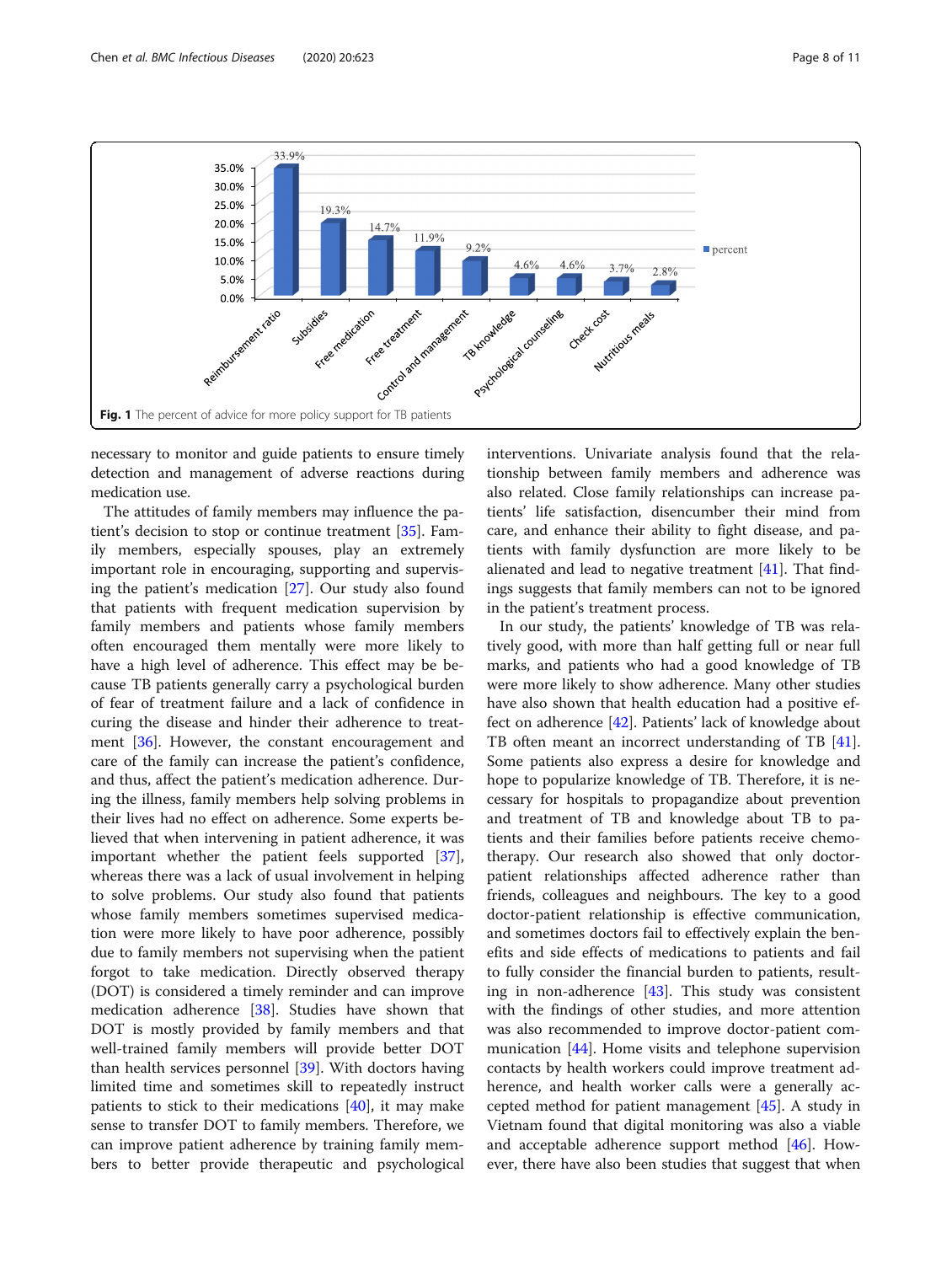<span id="page-8-0"></span>patient adherence problems were reported to doctors through monitoring, doctors may not have enough financial incentives to manage patients more strictly [\[37](#page-9-0)]. Hence, improving doctor-patient relationships by training and motivating health workers and strengthening health workers' telephone supervision or digital monitoring is beneficial to improving adherence.

There were still a large number of patients who were not aware of national treatment policies. In addition, consistent with other studies, our study also showed that understanding of national policy did not appear to have an impact on adherence [\[9](#page-9-0)]. This finding may be because among the patients who do know, some only knew what the doctor told them and did not have extensive TB knowledge. In the current study, patient need for national TB treatment policies was significantly correlated with medication adherence, and patients who listened to their doctors to take their medications on time were more likely to report stronger needs. A significant number of patients hold the belief that government should strengthen policy support, but even though the country had established some free policies for TB treatment, some items were not included in the free package, such as the cost of expensive tests and adjuvant drugs. A previous study in four Chinese provinces showed that although all smear-positive and some severe smearnegative patients received free drugs, patients still had to pay between 12 and 40% of their annual income for anti-TB treatment [[47\]](#page-10-0). Participants also reported a small range and short duration of free drugs. Some patients simply could not utilize the free drugs and must spend further money elsewhere, which undoubtedly increased the financial pressure on patients. More patients also reported low reimbursement rates and high treatment costs, especially among poor and drug-resistant TB patients. The link between poverty and TB exists throughout the course of the disease, and poverty weakens TB treatment adherence [\[48](#page-10-0), [49](#page-10-0)]. With strong financial security, patients were more likely to receive regular treatment and have good adherence [[9\]](#page-9-0). Some participants also suggested that the state should enhance the management of TB patients and reinforce the education of those who are infectious so that they can isolate themselves. Therefore, attention should be paid to increasing financial support and strengthening the management of TB patients.

There were several limitations in our study that need to be addressed. First, self-report questionnaires were used in this study, which resulted in recall bias to some extent. Second, patients were not followed up, leading to failure to evaluate their adherence chronologically. Third, only the level of TB knowledge among patients was studied, but the ways of acquiring knowledge and the types of knowledge needed by patients were not.

Fourth, the study was conducted only in one city. Due to limitations in the diversity of lifestyles and standards in different regions, adherence and factors that influence it may be different. Therefore, the results can only represent regions with the same conditions and are difficult to generalize to other regions. Finally, adherence was measured indirectly by the scale, which was less reliable than direct measurement. In a future study, regions should be expanded, and participants should be followed up to explore adherence levels and influential factors in various regions and at different treatment stages.

## Conclusion

Despite such limitations, our study can conclude that non-adherence is high in newly diagnosed TB patients. Patients who had family members who frequently supervise medication, family members who often provide spiritual encouragement, good doctor-patient relationship, more TB-related knowledge and high need for TB treatment policy support are more likely to have good medication adherence. Therefore, training and economic incentives for medical staff, health education for patients and their families at the beginning of chemotherapy, targeted increases in patient financial support, increases in patient management and psychological counselling for patients are recommended to improve patient adherence.

#### Supplementary information

Supplementary information accompanies this paper at [https://doi.org/10.](https://doi.org/10.1186/s12879-020-05354-3) [1186/s12879-020-05354-3](https://doi.org/10.1186/s12879-020-05354-3).

Additional file 1. Questionnaire. Questionnaire on treatment adherence among newly diagnosed tuberculosis patients in Dalian. The questionnaire was composed of socio-demographic information, adverse drug reactions, medication adherence, family support, social support and national policy support factors.

#### Abbreviations

TB: Tuberculosis; MTBC: Mycobacterium tuberculosis complex; WHO: World Health Organization; DOT: Directly observed therapy; DOTS: Directly Observed Treatment, Short-course; OR: Odds ratio; CI: Confidence interval

#### Acknowledgements

We thank the staff of Dalian Tuberculosis Hospital for their cooperation in carrying out this research. We thank data collectors and supervisors for their commitment. We would be remiss if we did not thank the patients who participated in this study. We also thank Dr. Morisky, who gave permission for use MMAS-8, and the use of the©MMAS is protected by US copyright and registered trademark laws. Permission for use is required. A license agreement is available from: Donald E. Morisky, 294 Lindura Court, Las Vegas, NV 89138-4632; [dmorisky@gmail.com](mailto:dmorisky@gmail.com).

#### Authors' contributions

LZ and XC designed the research design and carried out the whole study. XC, RHW, and LD analysed the data and drafted the manuscript. XC, RHW, LD, JX, HQJ, YZ, and XXZ participated in the collection and entry of data. All authors read, revised and approved the final manuscript.

## Funding

This study has no funding support.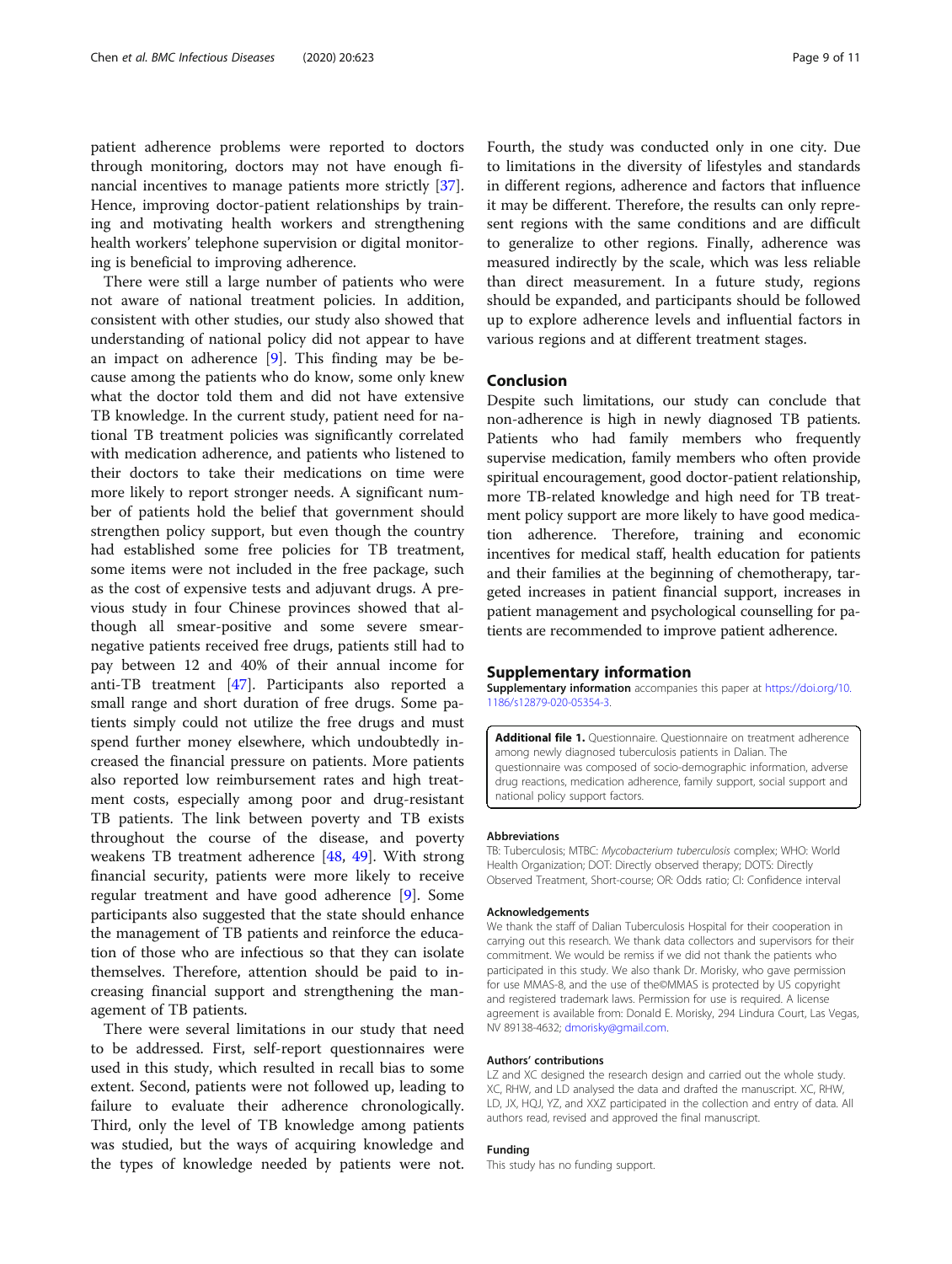#### <span id="page-9-0"></span>Availability of data and materials

The datasets used and/or analyzed during the current study are available from the corresponding author on reasonable request.

## Ethics approval and consent to participate

The Ethical Committee of Dalian Medical University approved this study. Before the investigation, the patients were informed of the purpose of the study and the presentation of the results, and they were assured that their personal information would not be disclosed. All patients signed informed consent forms in our study.

#### Consent for publication

Not applicable.

#### Competing interests

The authors declare that they have no competing interests.

## Received: 28 April 2020 Accepted: 17 August 2020 Published online: 24 August 2020

#### References

- 1. Lin M, Zhong Y, Chen Z, Lin C, Pei H, Shu W, Pang Y. High incidence of drug-resistant mycobacterium tuberculosis in Hainan Island, China. Trop Med Int Health. 2019;24(9):1098–103.
- 2. World Health Organization. Global tuberculosis report 2019. Geneva: WHO; 2019.
- 3. Park M, Satta G, Kon OM. An update on multidrug-resistant tuberculosis. Clin Med (London, England). 2019;19(2):135–9.
- 4. Sagbakken M, Frich JC, Bjune G. Barriers and enablers in the management of tuberculosis treatment in Addis Ababa, Ethiopia: a qualitative study. BMC Public Health. 2008;8:11.
- Bauer M, Leavens A, Schwartzman K. A systematic review and meta-analysis of the impact of tuberculosis on health-related quality of life. Qual Life Res. 2013;22(8):2213–35.
- 6. El-Din MN, Elhoseeny T, Mohsen AM. Factors affecting defaulting from DOTS therapy under the national programme of tuberculosis control in Alexandria, Egypt. Eastern Mediterranean health journal = La revue de sante de la Mediterranee orientale = al-Majallah al-sihhiyah li-sharq al-mutawassit. 2013;19(2):107–13.
- 7. Namukwaya E, Nakwagala FN, Mulekya F, Mayanja-Kizza H, Mugerwa R. Predictors of treatment failure among pulmonary tuberculosis patients in Mulago hospital, Uganda. Afr Health Sci. 2011;11(Suppl 1):S105–11.
- 8. Soobratty MR, Whitfield R, Subramaniam K, Grove G, Carver A, O'Donovan GV, Wu HH, Lee OY, Swaminathan R, Cope GF, et al. Point-of-care urine test for assessing adherence to isoniazid treatment for tuberculosis. Eur Respir J. 2014;43(5):1519–22.
- Fang XH, Shen HH, Hu WQ, Xu QQ, Jun L, Zhang ZP, Kan XH, Ma DC, Wu GC. Prevalence of and factors influencing anti-tuberculosis treatment nonadherence among patients with pulmonary tuberculosis: a cross-sectional study in Anhui Province, eastern China. Med Sci Monit. 2019;25:1928–35.
- 10. Ormerod LP, Prescott RJ. Inter-relations between relapses, drug regimens and compliance with treatment in tuberculosis. Respir Med. 1991;85(3):239– 42.
- 11. Tola HH, Karimi M, Yekaninejad MS. Effects of sociodemographic characteristics and patients' health beliefs on tuberculosis treatment adherence in Ethiopia: a structural equation modelling approach. Infect Dis Poverty. 2017;6(1):167.
- 12. Gashu KD, Gelaye KA, Mekonnen ZA, Lester R, Tilahun B. Does phone messaging improves tuberculosis treatment success? A systematic review and meta-analysis. BMC Infect Dis. 2020;20(1):42.
- 13. Janakan N, Seneviratne R. Factors contributing to medication noncompliance of newly diagnosed smear-positive pulmonary tuberculosis patients in the district of Colombo, Sri Lanka. Asia Pac J Public Health. 2008; 20(3):214–23.
- 14. Mekonnen HS, Azagew AW. Non-adherence to anti-tuberculosis treatment, reasons and associated factors among TB patients attending at Gondar town health centers, Northwest Ethiopia. BMC Res Notes. 2018;11(1):691.
- 15. Jakubowiak WM, Bogorodskaya EM, Borisov SE, Danilova ID, Lomakina OB, Kourbatova EV. Impact of socio-psychological factors on treatment adherence of TB patients in Russia. Tuberculosis (Edinb). 2008;88(5):495–502.
- 16. Tang Y, Zhao M, Wang Y, Gong Y, Yin X, Zhao A, Zheng J, Liu Z, Jian X, Wang W, et al. Non-adherence to anti-tuberculosis treatment among internal migrants with pulmonary tuberculosis in Shenzhen, China: a crosssectional study. BMC Public Health. 2015;15:474.
- 17. Yan S, Zhang S, Tong Y, Yin X, Lu Z, Gong Y. Nonadherence to Antituberculosis medications: the impact of stigma and depressive symptoms. Am J Trop Med Hyg. 2018;98(1):262–5.
- 18. World Health Organization: The end TB strategy. 2015.
- 19. National Health Commission of the People's Republic of China: China Health Statistics Yearbook. Beijing: Peking Union Medical College Press; 2019.
- 20. Wang X, Jiang H, Wang X, Liu H, Zhou L, Lu X. ESMPE: a combined strategy for school tuberculosis prevention and control proposed by Dalian, China. PLoS One. 2017;12(10):e0185646.
- 21. Tang S, Tan S, Yao L, Li F, Li L, Guo X, Liu Y, Hao X, Li Y, Ding X, et al. Risk factors for poor treatment outcomes in patients with MDR-TB and XDR-TB in China: retrospective multi-center investigation. PLoS One. 2013;8(12): e82943.
- 22. Morisky DE, Ang A, Krousel-Wood M, Ward HJ. Predictive validity of a medication adherence measure in an outpatient setting. J Clin Hypertension (Greenwich, Conn). 2008;10(5):348–54.
- 23. Berlowitz DR, Foy CG, Kazis LE, Bolin LP, Conroy MB, Fitzpatrick P, Gure TR, Kimmel PL, Kirchner K, Morisky DE, et al. Effect of intensive blood-pressure treatment on patient-reported outcomes. N Engl J Med. 2017;377(8):733–44.
- 24. Bress AP, Bellows BK, King JB, Hess R, Beddhu S, Zhang Z, Berlowitz DR, Conroy MB, Fine L, Oparil S, et al. Cost-effectiveness of intensive versus standard blood-pressure control. N Engl J Med. 2017;377(8):745–55.
- 25. Sahile Z, Yared A, Kaba M. Patients' experiences and perceptions on associates of TB treatment adherence: a qualitative study on DOTS service in public health centers in Addis Ababa, Ethiopia. BMC Public Health. 2018; 18(1):462.
- 26. Lutge EE, Wiysonge CS, Knight SE, Sinclair D, Volmink J. Incentives and enablers to improve adherence in tuberculosis. Cochrane Database Syst Rev. 2015;2015(9):Cd007952.
- 27. Xu M, Markstrom U, Lyu J, Xu L. Detection of Low Adherence in Rural Tuberculosis Patients in China: Application of Morisky Medication Adherence Scale. Int J Environ Res Public Health. 2017;14(3):248.
- 28. AlSahafi AJ, Shah HBU, AlSayali MM, Mandoura N, Assiri M, Almohammadi EL, Khalawi A, AlGarni A, Filemban MK, AlOtaibe AK, et al. High non-compliance rate with anti-tuberculosis treatment: a need to shift facility-based directly observed therapy short course (DOTS) to community mobile outreach team supervision in Saudi Arabia. BMC Public Health. 2019;19(1):1168.
- 29. Krasniqi S, Jakupi A, Daci A, Tigani B, Jupolli-Krasniqi N, Pira M, Zhjeqi V, Neziri B. Tuberculosis treatment adherence of patients in Kosovo. Tuberc Res Treat. 2017;2017:4850324.
- 30. Grede N, Claros JM, de Pee S, Bloem M. Is there a need to mitigate the social and financial consequences of tuberculosis at the individual and household level? AIDS Behav. 2014;18(Suppl 5):S542–53.
- 31. Herrero MB, Ramos S, Arrossi S. Determinants of non adherence to tuberculosis treatment in Argentina: barriers related to access to treatment. Revista brasileira de epidemiologia = Brazilian journal of epidemiology. 2015;18(2):287–98.
- 32. Orlandi GM, Pereira EG, Biagolini REM, Franca FOS, Bertolozzi MR. Social incentives for adherence to tuberculosis treatment. Rev Bras Enferm. 2019; 72(5):1182–8.
- 33. El Hamdouni M, Ahid S, Bourkadi JE, Benamor J, Hassar M, Cherrah Y. Incidence of adverse reactions caused by first-line anti-tuberculosis drugs and treatment outcome of pulmonary tuberculosis patients in Morocco. Infection. 2020;48(1):43–50.
- 34. MATE D, Maraghya AAE, Hayb AHRA. Adverse reactions among patients being treated for multi-drug resistant tuberculosis at Abbassia Chest Hospital. Egyptian J Chest Dis Tuberculosis. 2015;64(4):939–52.
- 35. Xu W, Lu W, Zhou Y, Zhu L, Shen H, Wang J. Adherence to anti-tuberculosis treatment among pulmonary tuberculosis patients: a qualitative and quantitative study. BMC Health Serv Res. 2009;9:169.
- 36. Theron G, Peter J, Zijenah L, Chanda D, Mangu C, Clowes P, Rachow A, Lesosky M, Hoelscher M, Pym A, et al. Psychological distress and its relationship with non-adherence to TB treatment: a multicentre study. BMC Infect Dis. 2015;15:253.
- 37. Liu X, Lewis JJ, Zhang H, Lu W, Zhang S, Zheng G, Bai L, Li J, Li X, Chen H, et al. Effectiveness of electronic reminders to improve medication